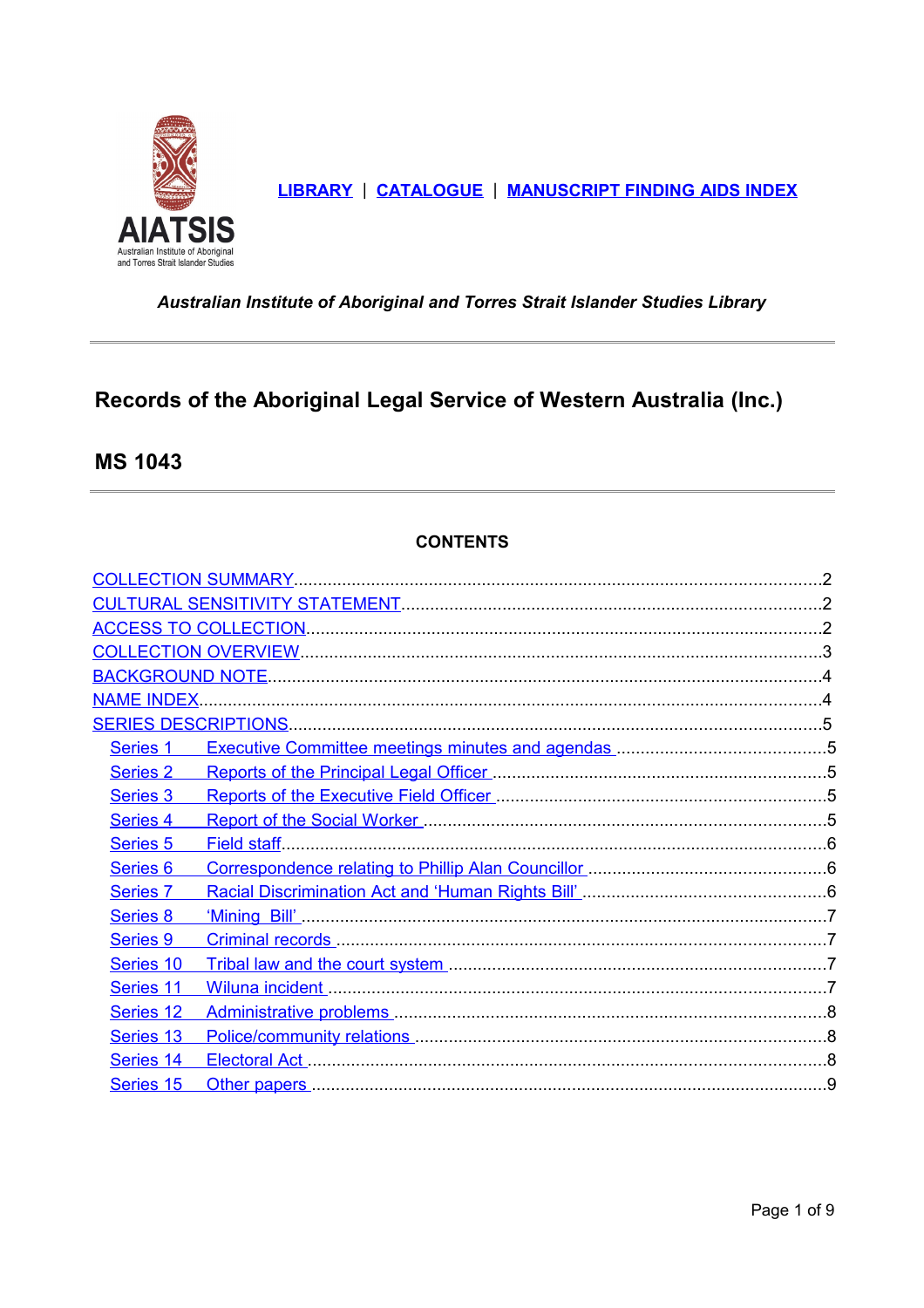# <span id="page-1-2"></span>**COLLECTION SUMMARY**

| Creator:              | Aboriginal Legal Service of Western Australia (Inc.)                  |
|-----------------------|-----------------------------------------------------------------------|
| Title:                | Records of the Aboriginal Legal Service of Western Australia (Inc.)   |
| <b>Collection no:</b> | MS 1043                                                               |
| Date range:           | 1977-1979                                                             |
| <b>Extent:</b>        | $0.09$ metres $(1$ box)                                               |
| <b>Repository</b>     | Australian Institute of Aboriginal and Torres Strait Islander Studies |
| <b>Back to top</b>    |                                                                       |

# <span id="page-1-1"></span>**CULTURAL SENSITIVITY STATEMENT**

**It is a condition of use of this finding aid, and of the collection described in it, that users ensure that any use of the information contained in it is sympathetic to the views and sensitivities of relevant Aboriginal and Torres Strait Islander peoples. This includes:** 

#### **Language**

Users are warned that this finding aid may contain words and descriptions which may be culturally sensitive and which might not normally be used in certain public or community contexts. Terms and descriptions which reflect the author's attitude, or that of the period in which the manuscript was written, and which may be considered inappropriate today in some circumstances, may also be used.

## **Deceased persons**

Users of this finding aid should be aware that, in some Aboriginal and Torres Strait Islander Communities, seeing images of deceased persons in photographs, film and books or hearing them in recordings etc. may cause sadness or distress and, in some cases, offend against strongly held cultural prohibitions.

# <span id="page-1-0"></span>**ACCESS TO COLLECTION**

Materials listed in this finding aid may be subject to access conditions imposed by Indigenous communities and/or depositors. Users are advised that access to some materials may be subject to these terms and conditions which the Institute is required to maintain.

## **Access and use conditions**

Open access for reading, copying and quotation for most of the collection for most of the collection. [Access code: A1 B5]

**Exceptions for Series 1, Item 2; Series 2, Item 1; Series 5, Series 6 and Series 11.** These documents have been closed as they may identify individual ALSWA clients and confidential information relating to them, or they contain information about ALSWA personnel records. **They are not available for reading, copying or quotation**.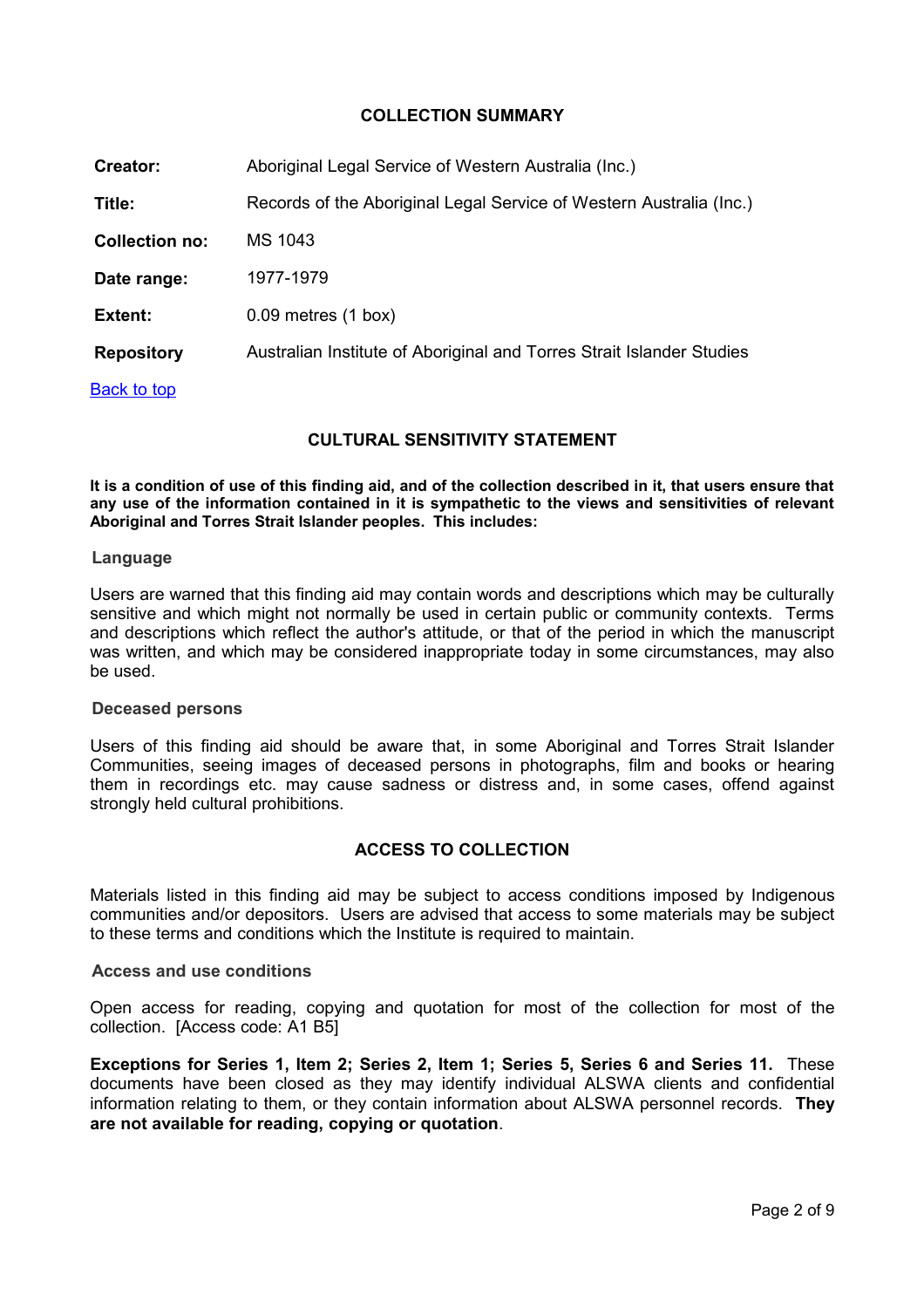## **Copying and quotation**

Copying of, and quoting from, unpublished material is subject to the conditions stated above by the Depositor of the manuscripts but are also subject to copyright restrictions. The [Copyright](http://www.aiatsis.gov.au/library/accessing_the_collections/manuscripts) [Statement](http://www.aiatsis.gov.au/library/accessing_the_collections/manuscripts) on our manuscripts page contains further information. Where material is copied or quoted the [source](#page-0-1) of the material must be acknowledged.

#### **Obtaining access, copying and quotation permissions**

In cases where these permissions are required they must be obtained in writing and must be signed. For material where the Depositor is not the Copyright holder the *[Copyright Act 1968](http://www.austlii.edu.au/au/legis/cth/consol_act/ca1968133/)* applies.

[Email](mailto:library@aiatsis.gov.au) Library Staff or telephone them on +61 2 6246 1182 for assistance in obtaining permissions.

#### **Preferred citation**

Items from this collection should be cited as [Title or description of manuscript item], Records of the Aboriginal Legal Service of Western Australia, Australian Institute of Aboriginal and Torres Strait Islander Studies, MS 1043, Series [no.], Folder or Item [no.]

#### **Inter-Library Loan**

Manuscripts are not available on Inter-Library loan.

[Back to top](#page-0-0)

## <span id="page-2-0"></span>**COLLECTION OVERVIEW**

## **Scope and content note**

This collection consists of papers, reports and correspondence relating to the work of the Aboriginal Legal Service of Western Australia (Inc.). The records are not complete but other records are held in [MS 4020.](http://www.aiatsis.gov.au/__data/assets/pdf_file/9444/MS4020_Aboriginal_Legal.pdf)

#### [Back to top](#page-0-0)

#### **Provenance**

This collection of records was deposited in the Library by John R. Huelin, Aboriginal Legal Service of Western Australia, in 1979. It consists of papers, reports and correspondence.

## **Related material**

A collection of Records of the ALSWA is also held at [MS 4020.](http://www.aiatsis.gov.au/__data/assets/pdf_file/9444/MS4020_Aboriginal_Legal.pdf)

For a complete listing of works by and about the Aboriginal Legal Service of Western Australia held by the Library and for other related material consult Mura<sup>®</sup>, the AIATSIS catalogue

Records for 1973-1988 are also held by the State Library of Western Australia at MN 2024.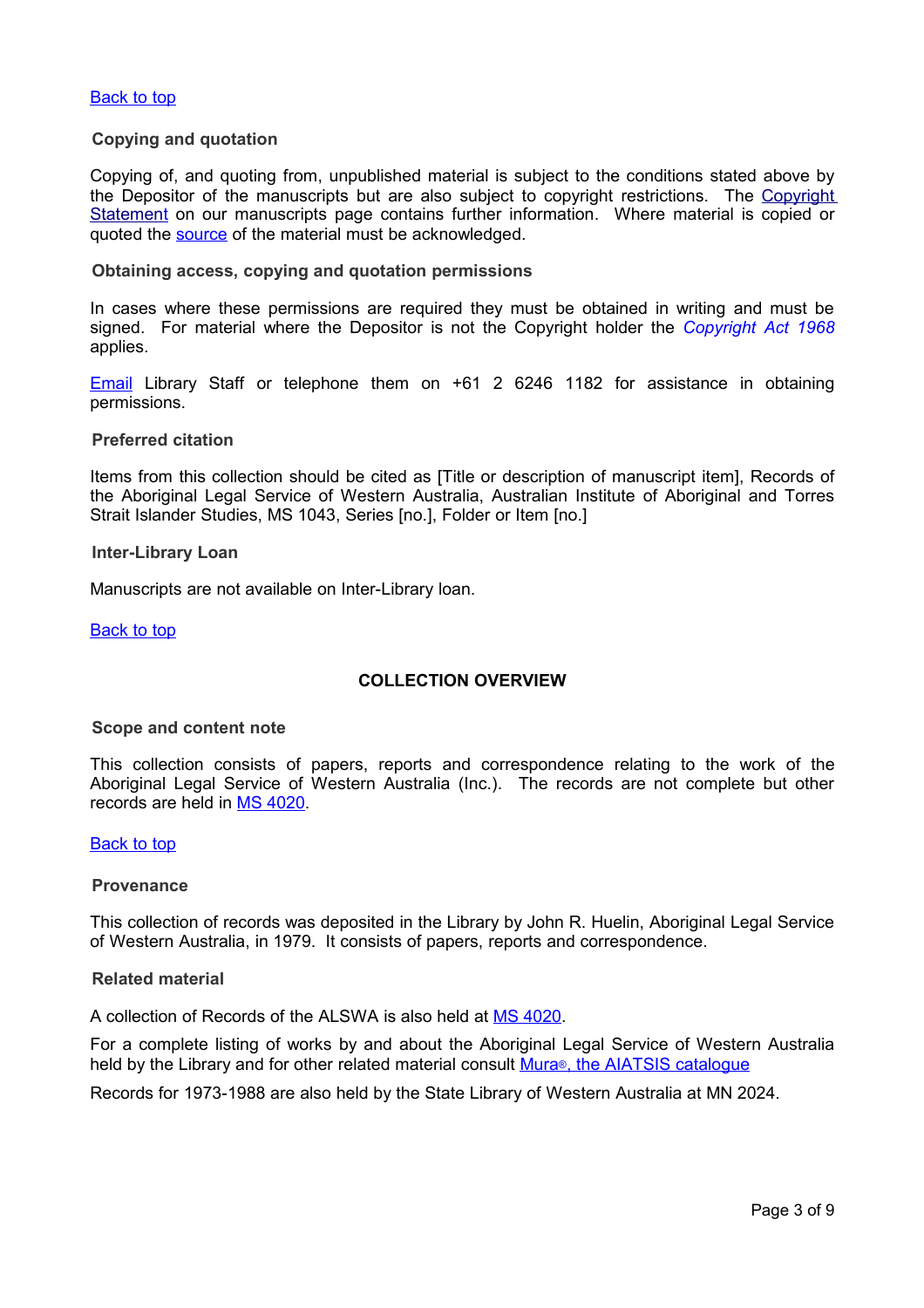## **Archivist's note**

The access conditions for this collection were changed by ALSWA in 2005. In December 2007 some items were closed in accordance with ALSWA restrictions placed on records containing personnel or client information for collection [MS 4020.](http://www.aiatsis.gov.au/__data/assets/pdf_file/9444/MS4020_Aboriginal_Legal.pdf) 

#### [Back to top](#page-0-0)

## <span id="page-3-1"></span>**BACKGROUND NOTE**

The [Aboriginal Legal Service of Western Australia Inc. \(ALSWA\)](http://www.als.org.au/) is one of the longest running community based Aboriginal and Torres Strait Islander legal aid services in Australia. As well as its head office in Perth, it has 17 offices in country locations throughout Western Australia. Elected Aboriginal community representatives govern ALSWA through an Executive Committee which meets four times a year.

ALSWA developed from the Justice Committee of the New Era Aboriginal Fellowship in the late 1960s, a time when there were very minimal legal services in Western Australia meeting the needs of Aboriginal Western Australians. The Justice Committee set up a voluntary advisory legal aid service in Perth in the early 1970s, operating out of rooms in the Aboriginal Advancement Council Building in Perth.

An increase in Commonwealth government funding enabled the Aboriginal Legal Service to open an office with full time staff in May 1973. The ALSWA was incorporated in January 1975. In the first three years of operation, ALSWA established regional offices in Narrogin, Port Headland, Kalgoorlie, Kununurra, Carnarvon and Laverton to provide legal aide services to Aboriginal Western Australians living in country areas. By 1978 the ALSWA was effectively a statewide organisation, with further offices in Derby, Broome and Geraldton, and Honorary Field Officers based in Meekatharra, Pinjarra, Onslow, Roebourne and Medina.

*Reference*:

Aboriginal Legal Service of Western Australia (Inc.) web site. Viewed November 2007 [<http://www.als.org.au/>](http://www.als.org.au/)

Information from Fiona Skyring, ALSWA, email 23 May 2008. Copy held in Registry file 07/105.

**[Back to top](#page-0-0)** 

## <span id="page-3-0"></span>**NAME INDEX**

An index of selected names from this collection is available. To access these names contact the AIATSIS Family History Unit on 1800 730 129 (free call for family history enquiries only) or by [email.](mailto:family@aiatsis.gov.au.?subject=Name%20indiex%20query)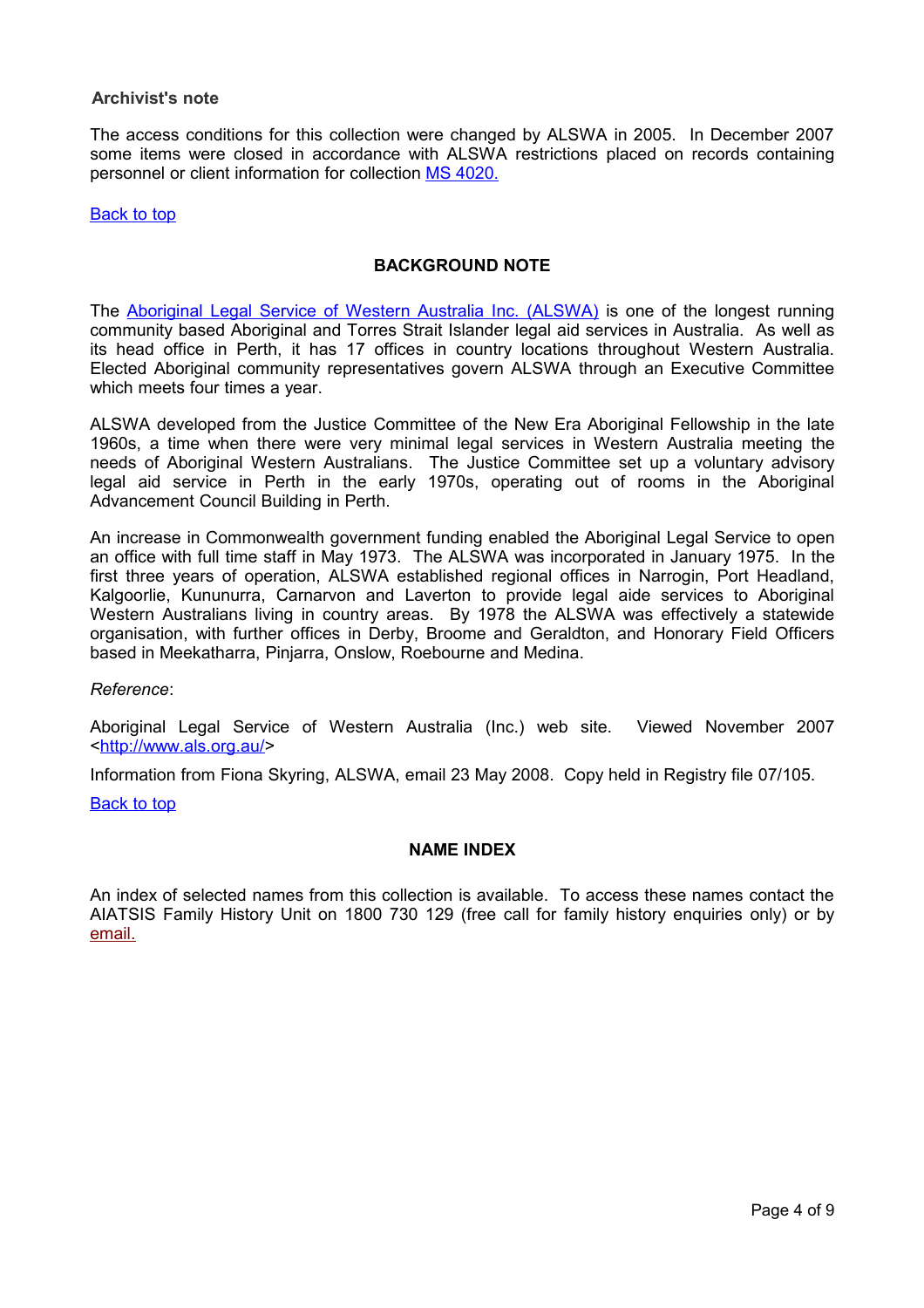# <span id="page-4-4"></span>**SERIES DESCRIPTIONS**

# <span id="page-4-3"></span>**Series 1 Executive Committee meetings minutes and agendas**

Item

1 Minutes, 5 Sept. 1977 (missing page 3)

- 2 Minutes, 11 October, 1977. [**Closed access.** This document has been closed as it may identify individual ALSWA clients and confidential information relating to them, or it contains information about ALSWA personnel records. **It is not available for reading, copying or quotation**.]
- 3 Agenda, 16 January 1978

[Back to top](#page-0-0)

# <span id="page-4-2"></span>**Series 2 Reports of the Principal Legal Officer**

#### **Item**

1

J.R. Huelin, 7 November 1977. [**Closed access.** This document has been closed as it may identify individual ALSWA clients and confidential information relating to them, or it contains information about ALSWA personnel records. **It is not available for reading, copying or quotation**.]

- 2 J.R. Huelin, 16 January 1978
- 3 11 June 1979

## [Back to top](#page-0-0)

# <span id="page-4-1"></span>**Series 3 Reports of the Executive Field Officer**

#### **Item**

- 1 C.M. Wyatt, 3 October 1977
- 2 C.M. Wyatt, 6 February 1978

## **[Back to top](#page-0-0)**

## <span id="page-4-0"></span>**Series 4 Report of the Social Worker**

# **Item**

- 1-2 Ronda Johns, 3 October and 16 January 1977
- 3 R. Johns, 6 February 1978, with enclosure 'Charges proceeded with and decided in Magistrates' and Judges' courts in Western Australia for both Aboriginal and non-Aboriginal offenders'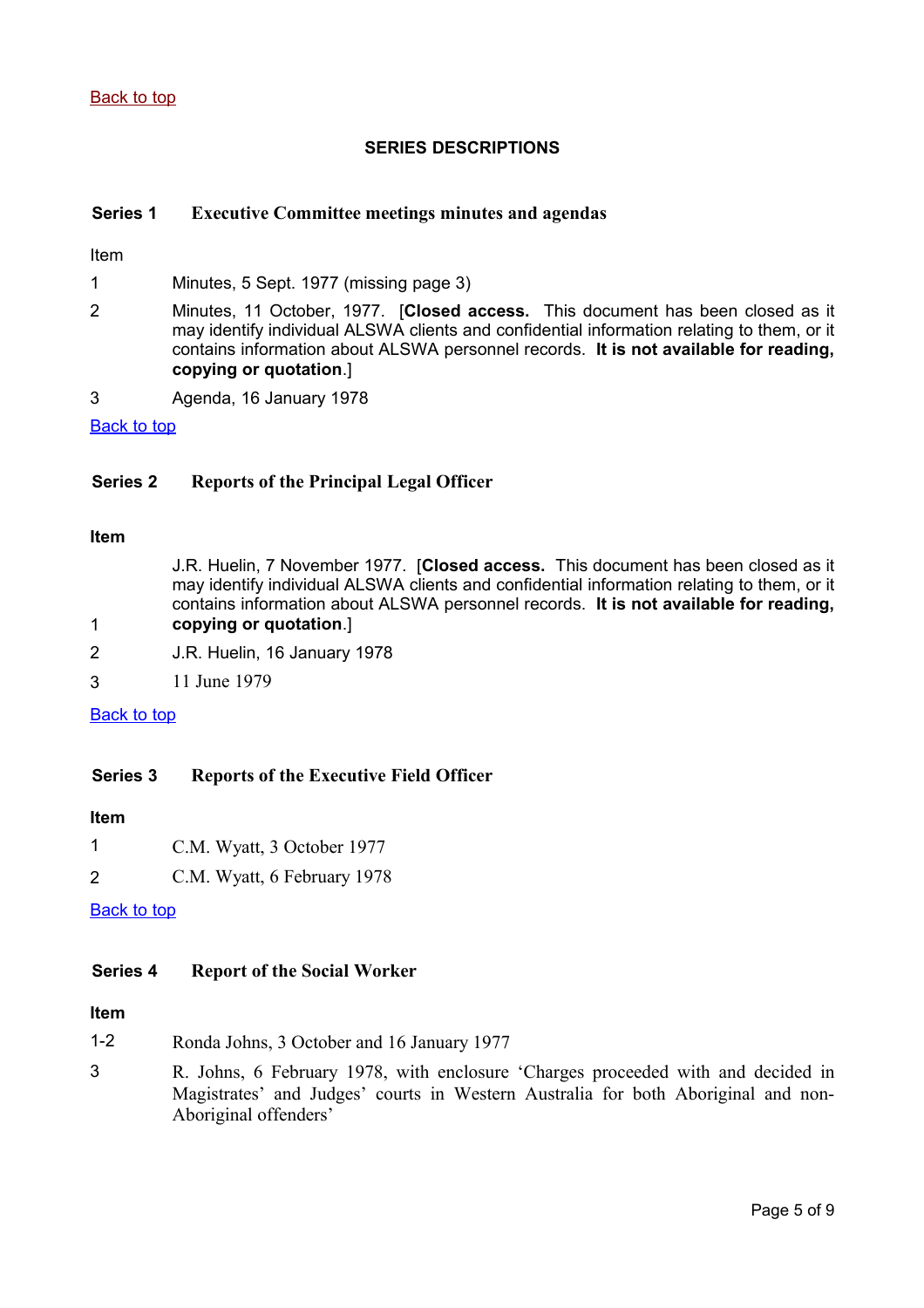## <span id="page-5-2"></span>**Series 5 Field staff**

**Closed access, copying and quotation.** These documents have been closed as they may identify individual ALSWA clients and confidential information relating to them, or they contain information about ALSWA personnel records. **They are not available for reading, copying or quotation**.

#### **Item**

- 1 List of field staff [n.d.]
- 2 List of field staff [n.d.], including notes about the staff activities and performance +
- 3 Duty statement of field officers

## **[Back to top](#page-0-0)**

# <span id="page-5-1"></span>**Series 6 Correspondence relating to Phillip Alan Councillor**

**Closed access, copying and quotation.** These documents have been closed as they may identify individual ALSWA clients and confidential information relating to them, or they contain information about ALSWA personnel records. **They are not available for reading, copying or quotation**.

#### **Item**

- 1 Letter from J.R. Huelin to Director, Department of Aboriginal Affairs, 3 February 1977
- 2 Letter from J.R, Huelin to P.A. Councillor, 4 February 1977
- 3 Letter from J.R. Huelin to J. Stanley, Aboriginal Legal Rights Movement, 22 April 1977
- 4 Summary detailing circumstances of complaints against several police officers in the Carnarvon area and asking for an investigation of his claims

## **[Back to top](#page-0-0)**

## <span id="page-5-0"></span>**Series 7** *Racial Discrimination Act* **and 'Human Rights Bill'**

## **Item**

- 1 Letter from J.R. Huelin to R.J. Ellicott, Commonwealth Attorney General 13 May 1977 relating to *Racial Discrimination Act 1975*, with reply, July 1977
- 2 Letters from J.R. Huelin to Peter Durack, Commonwealth Attorney General, 4 November 1977 and 13 January 1978 relating to 'Human Rights Commission Bill' with replies 4 January, 29 April and 16 May 1978
- 3 Letter from A.J. Grassby, Commissioner for Community Relations to Chairman, Aboriginal Legal Service of W.A., 11 May 1977, relating to complaint concerning advertisement by ALSWA, with reply from J.R. Huelin, 27 June 1977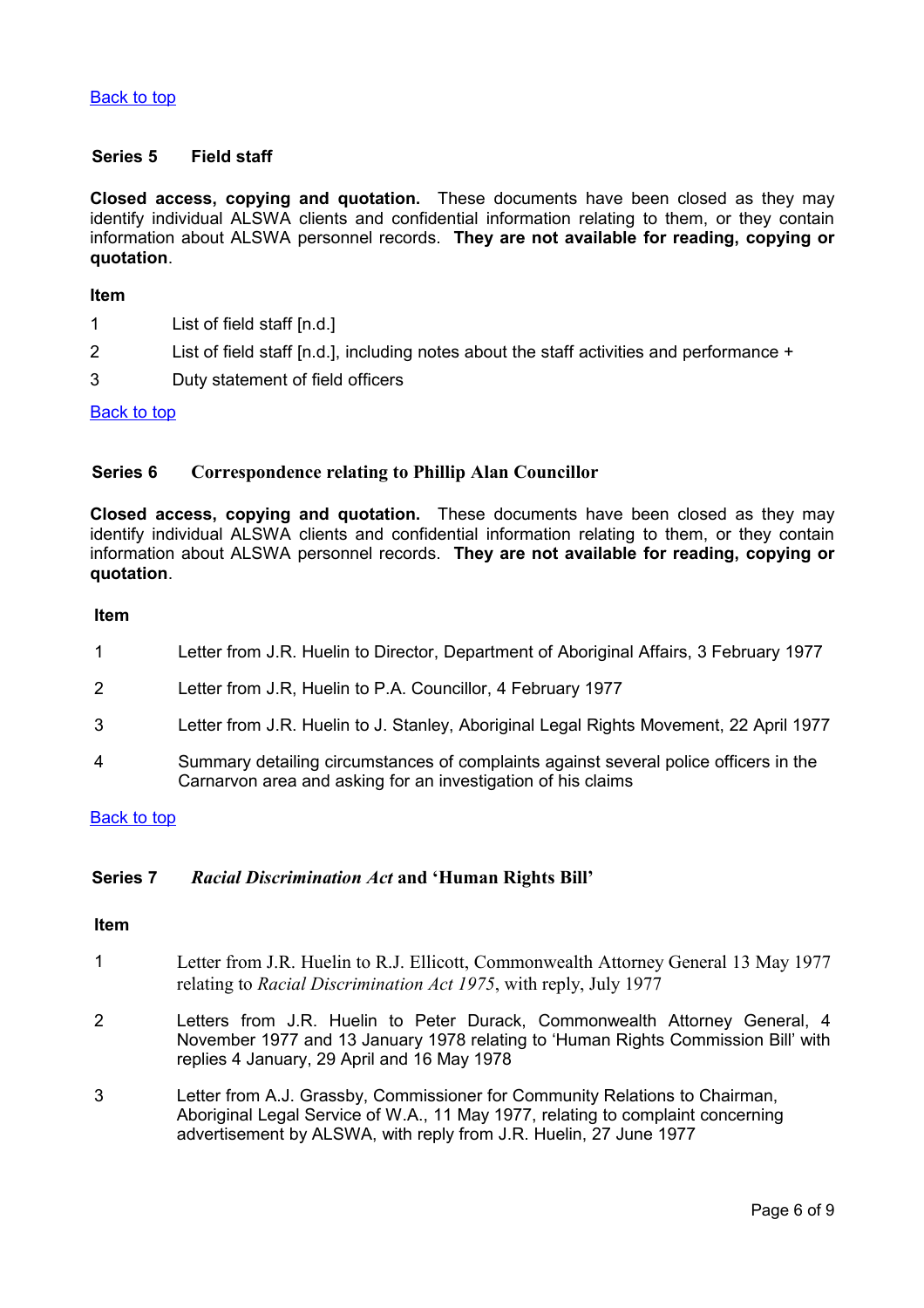# <span id="page-6-3"></span>**Series 8 'Mining Bill'**

## **Item**

- 1 Letter from J.R. Huelin to Sir Charles Court, Premier of Western Australia, 17 June 1977 relating to 1975 'Mining Bill', including 'Notes on the Mining Bill, 1975'; and reply, 20 June 1977
- 2 Letter from A. Mensaros, Minister for Mines to J.R, Huelin, 27 July 1977. Relates to suggested amendments to the Bill

#### **[Back to top](#page-0-0)**

## <span id="page-6-2"></span>**Series 9 Criminal records**

#### **Item**

1 Letter from J.R. Huelin to Sir Charles Court, Premier of Western Australia, 21 June 1977 relating to the destruction of police records; reply from D.H. O'Neil, Deputy Premier, 18 August 1977

#### [Back to top](#page-0-0)

#### <span id="page-6-1"></span>**Series 10 Tribal law and the court system**

**Item** Letter from J.R. Huelin to Mr Brower, Secretary, Australian Law Reform Commission, 6 July 1977, relating to tribal law of Aborigines; and enclosure 'Notes re consideration of Aboriginal tribal law in relation to possible law reform'

## [Back to top](#page-0-0)

# <span id="page-6-0"></span>**Series 11 Wiluna incident**

**Closed access, copying and quotation.** These documents have been closed as they may identify individual ALSWA clients and confidential information relating to them, or they contain information about ALSWA personnel records. **They are not available for reading, copying or quotation**.

#### **Item**

- 1 Letter from L.L. Davies, Bar Chambers, Perth to Aboriginal Legal Service of Western Australia, 26 August 1977
- 2 'Statement concerning a number of complaints by the people of Wiluna about unjust treatment at the hands both of the police authorities and the local J[ustice of the] P[eace]'
- 3 Report by J.R. Huelin on visit to Wiluna, 28 September to 2 October 1977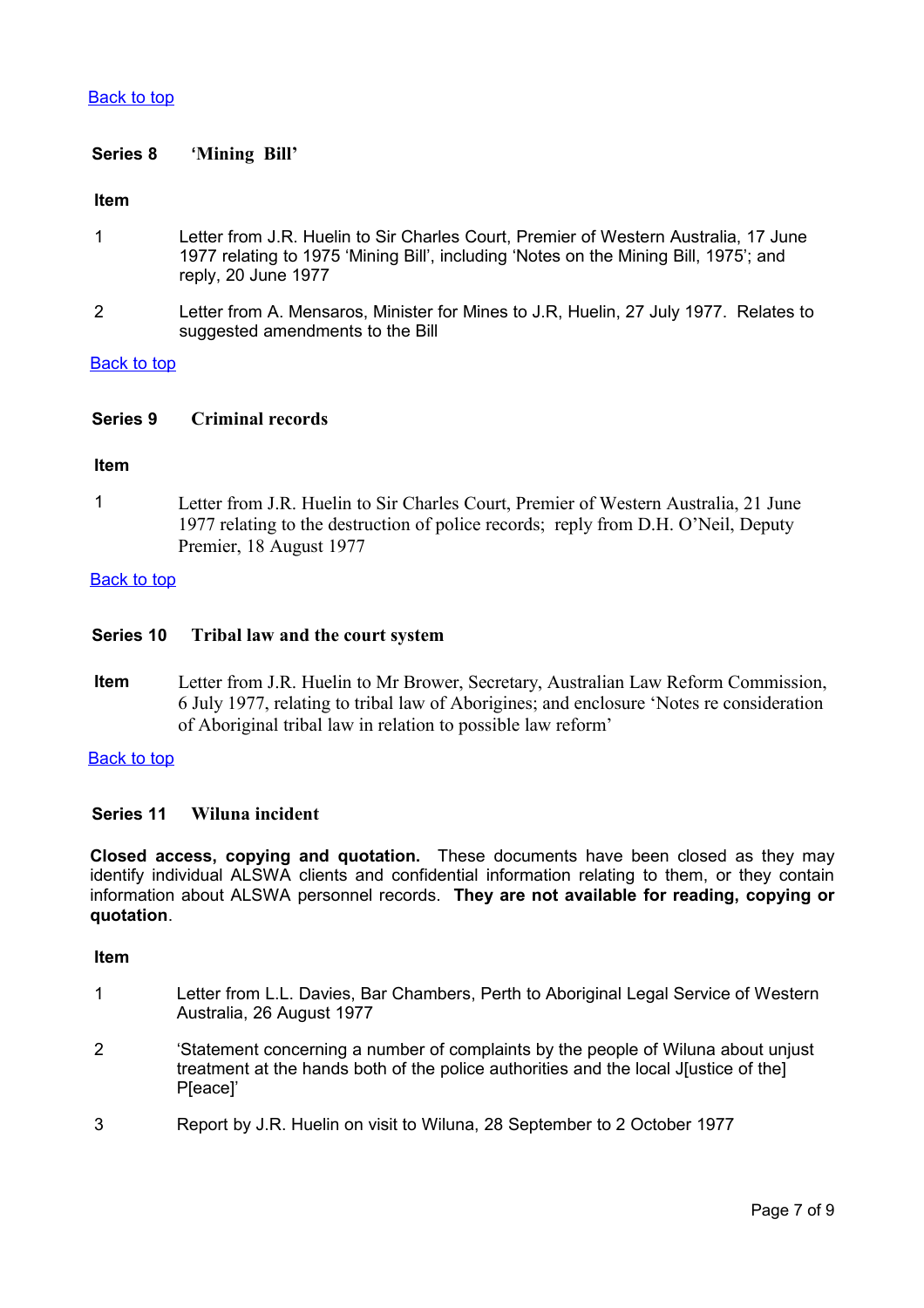# <span id="page-7-2"></span>**Series 12 Administrative problems**

This series consists of records relating to administrative problems at the Aboriginal Legal Service of Western Australia

## **Item**

- 1 'Submission to the Minister with regard to the Department of Aboriginal Affairs and the Aboriginal Legal Service of Western Australia (Inc)', by J.R. Huelin, November 1977. One annotated typescript; one photocopy of signed submission
- 2 'Complaints against the police', a memo from Principal Legal Officer to all Legal and Field Officers, 7 March 1978

# [Back to top](#page-0-0)

# <span id="page-7-1"></span>**Series 13 Police/community relations**

## **Item**

| 'Report of John R. Huelin on the Community Affairs Division of the West Yorkshire  |
|------------------------------------------------------------------------------------|
| Metropolitan Police for consideration by the Western Australian Police Force' [and |
| supporting documents A-I, Perth, 1977]                                             |

- 2 'Report on police/community relations in England, particularly relating to the police in Western Australia', [with appendices A-L], by John R. Huelin, Perth [1978]
- 3 Huelin, John Raymond, 'Police/community relations particularly related to the Aboriginal people of Western Australia: comments on report' [addressed to] Chairman, Special Cabinet Committee of Aboriginal/Police Relations, Perth, 1979
- 4 |'Report on the use of and training of paralegals in the U.S.A.', [by] John R. Huelin (Perth, 1978)

## [Back to top](#page-0-0)

## <span id="page-7-0"></span>**Series 14** *Electoral Act*

## *tem*

Letter 'to all honourable members of Parliament in Western Australia re Electoral Act 1907 -1971 and proposed amendment 1977', by J.R. Huelin

'Notes re *Electoral Act* inquiry, by J.R. Huelin, 15 May 1978

# [Back to top](#page-0-0)